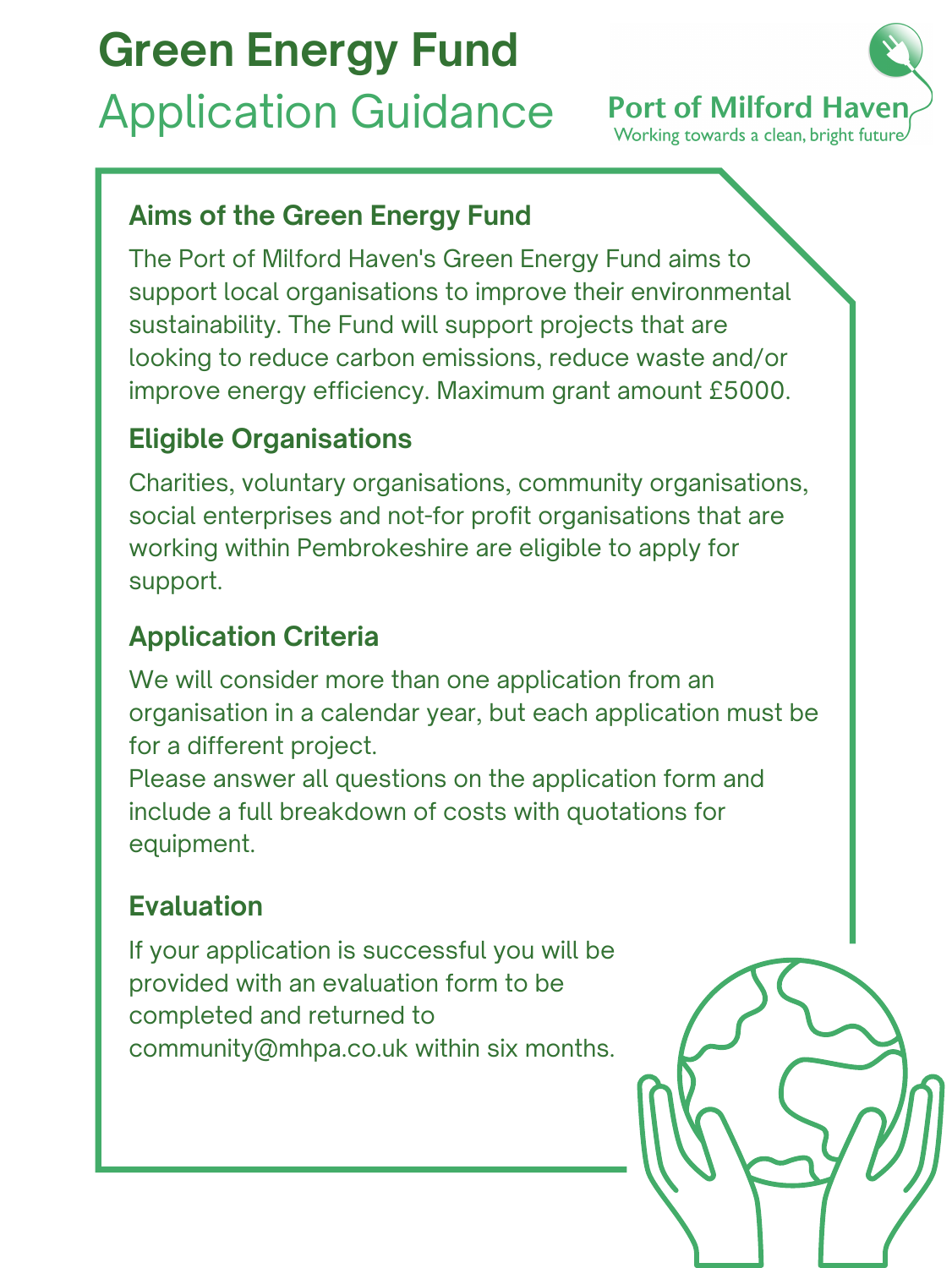**Any questions? Email community@mhpa.co.uk**

### **What we won't fund**

- ·Retrospective costs
- ·Contingency costs
- ·Staff costs

·Running costs/reoccurring costs (unless they are within a project)

All allocations are decided upon by the Green Energy Fund Committee and the decision of the Committee is final.

### **Publicity Guidelines**

In some cases, we will seek to publicise the support given to an organisation. This may include:

·Use of the Port of Milford Haven's logo on any publicity/marketing material.

·The opportunity for the Port of Milford Haven to contribute a quote/statement for any press material that is circulated and to be involved in any photography where presentations may be taking place.

·Where possible, we would appreciate seeing any publicity material prior to print.

# **Green Energy Fund** Application Guidance

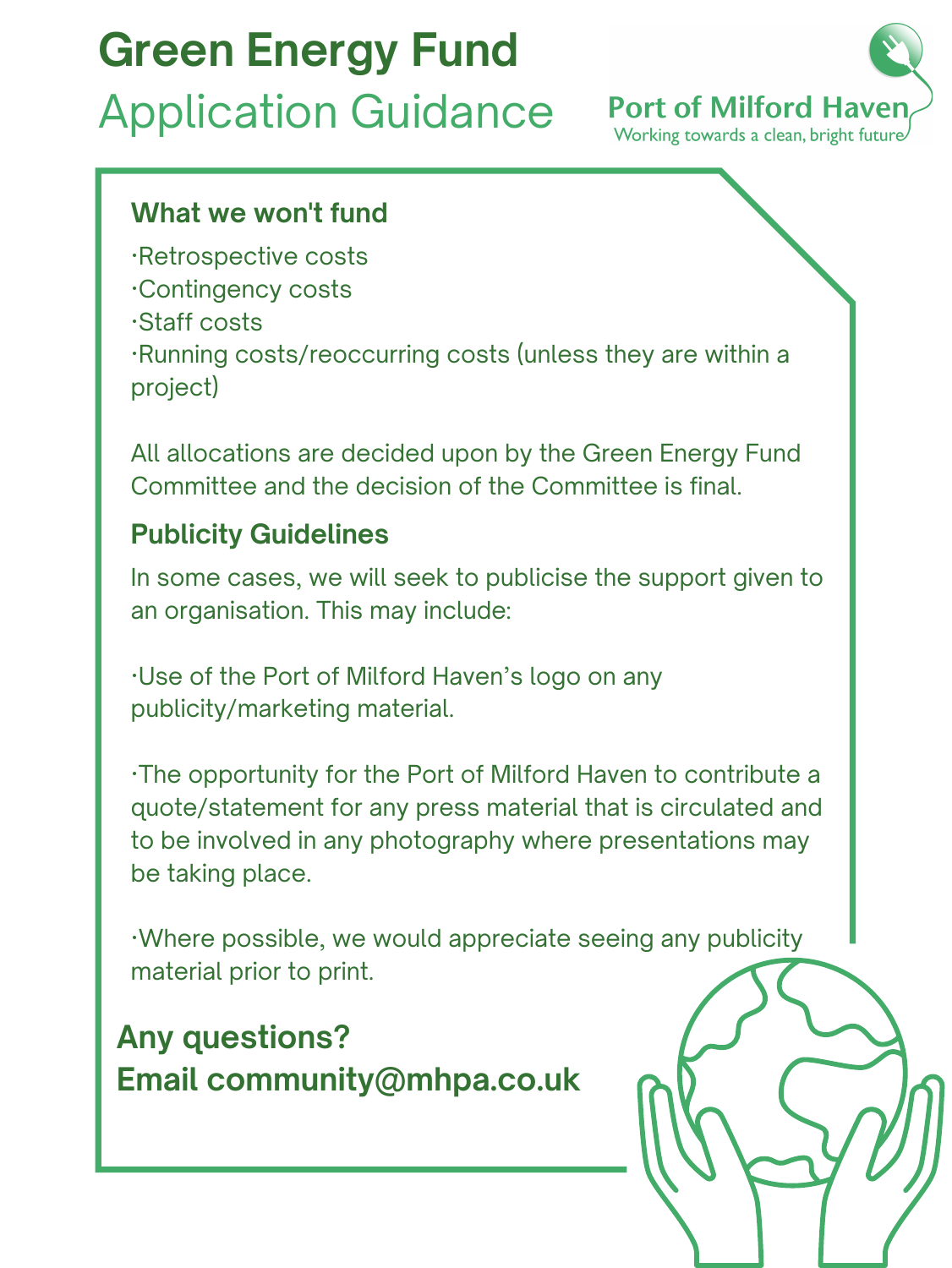### **Application form**

#### **Section 1: About your organisation**

- Name of organisation or group
- Type of organsation
- Charity or company number (if applicable)
- Please outline the aims and objectives of your organisation

#### **Section 2: Key Contact Information**

- First Name
- Last Name
- Position in organisation
- Address for correspondence
- 
- Email Address
- Phone Number

#### **Section 3: About your project**

- Please tell us about the project you're seeking funding for
- Please state who the beneficiaries are
- Please outline the timescale of your project
- How much will it cost to implement your plans?
- Please outline which element of the project you would like the Port to fund/contribute towards
- What is your anticipated saving per annum following the completion of this project? (Energy/carbon, financial or both)

# **Green Energy Fund** Application Guidance